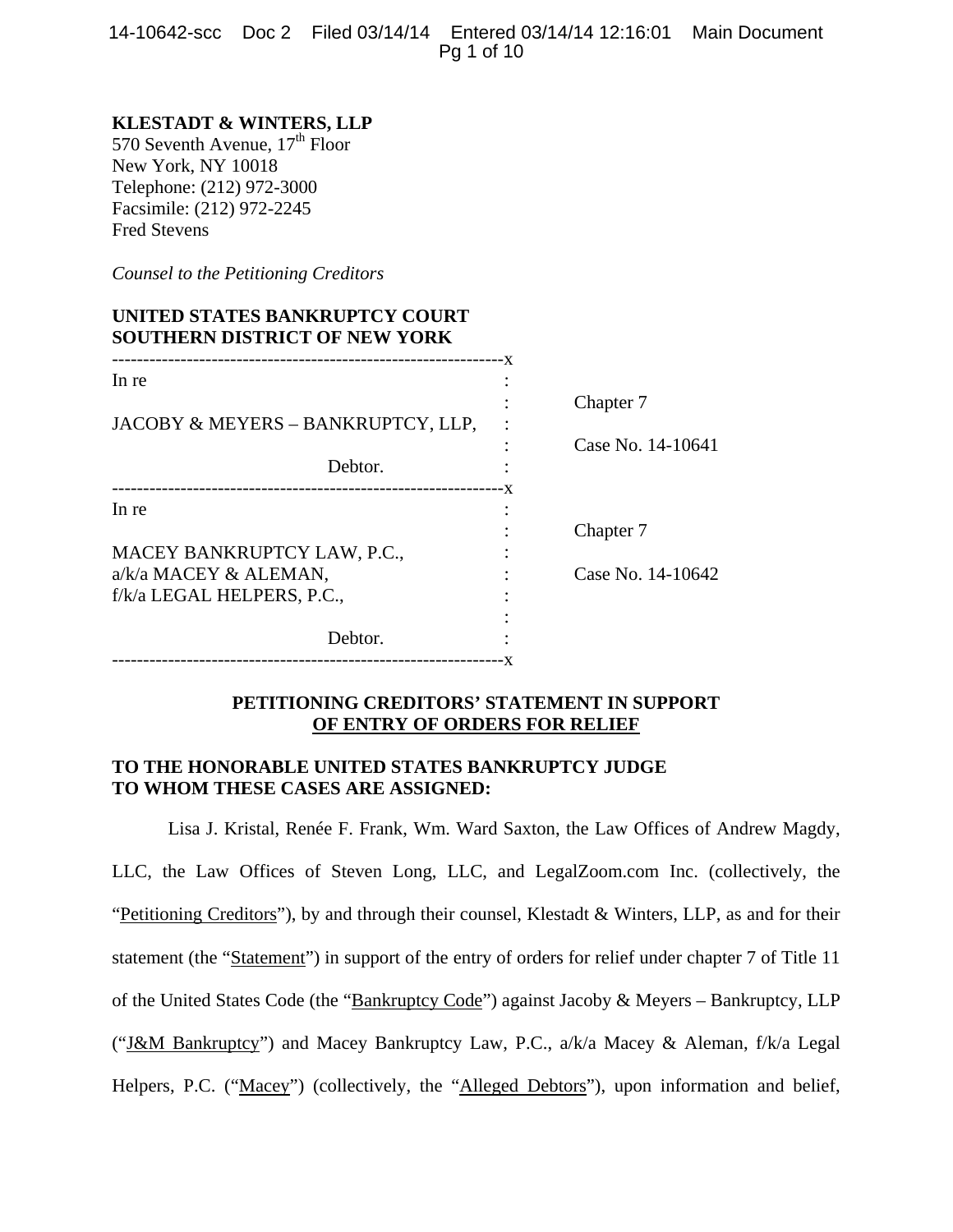# 14-10642-scc Doc 2 Filed 03/14/14 Entered 03/14/14 12:16:01 Main Document Pg 2 of 10

respectfully represent as follows:

# **PRELIMINARY STATEMENT**

1. On July 10, 2012, Jacoby & Meyers, L.L.C. ("J&M") and Macey announced "the most significant merger for consumer law in U.S. history," with the creation of J&M Bankruptcy.<sup>1</sup> It was stated that J&M Bankruptcy would "have the combined resources of the two nationwide law firms."<sup>2</sup> A year and a half later, on or around December 30, 2013, the Alleged Debtors ceased operations and executed trust agreements and assignments for the benefit of creditors purportedly transferring all their assets to Trusts (collectively, the "Trusts") and appointing Robert P. Handler as assignee and trustee of the trusts (the "Assignee"). At the same time, J&M continues to operate with at least thirty offices across the nation, and the most profitable offices of the Alleged Debtors, including those in Chicago, Denver and Miami, appear to be continuing operations as the Law Offices of Jason Blust ("Blust").

2. Up until the creation of the Trusts and assignment of assets to them (the "Assignment"), the Alleged Debtors practiced consumer bankruptcy law in over twenty states, including New York, and accepted retainers and legal fees from individuals (collectively, the "Clients") for the purpose of filing and prosecuting chapter 7 and 13 petitions on the Clients' behalf. According to J&M Bankruptcy's website, the Clients' files were transferred to other attorneys' offices, and that those attorneys will honor all fees already paid by the Clients and the terms and conditions as outlined in the retention agreements between the Clients and Alleged Debtors. However, it has come to the attention of some of the Petitioning Creditors that, in a number of instances, the Clients' files were not transferred to the new attorneys and some of the

<sup>&</sup>lt;sup>1</sup> See Press Release, J&M Bankruptcy, *America's Most Familiar Law Firm Brand Merges With America's Largest Bankruptcy Firm* (July 10, 2012) (Available at http://www.prweb.com/releases/2012/7/prweb9684852.htm).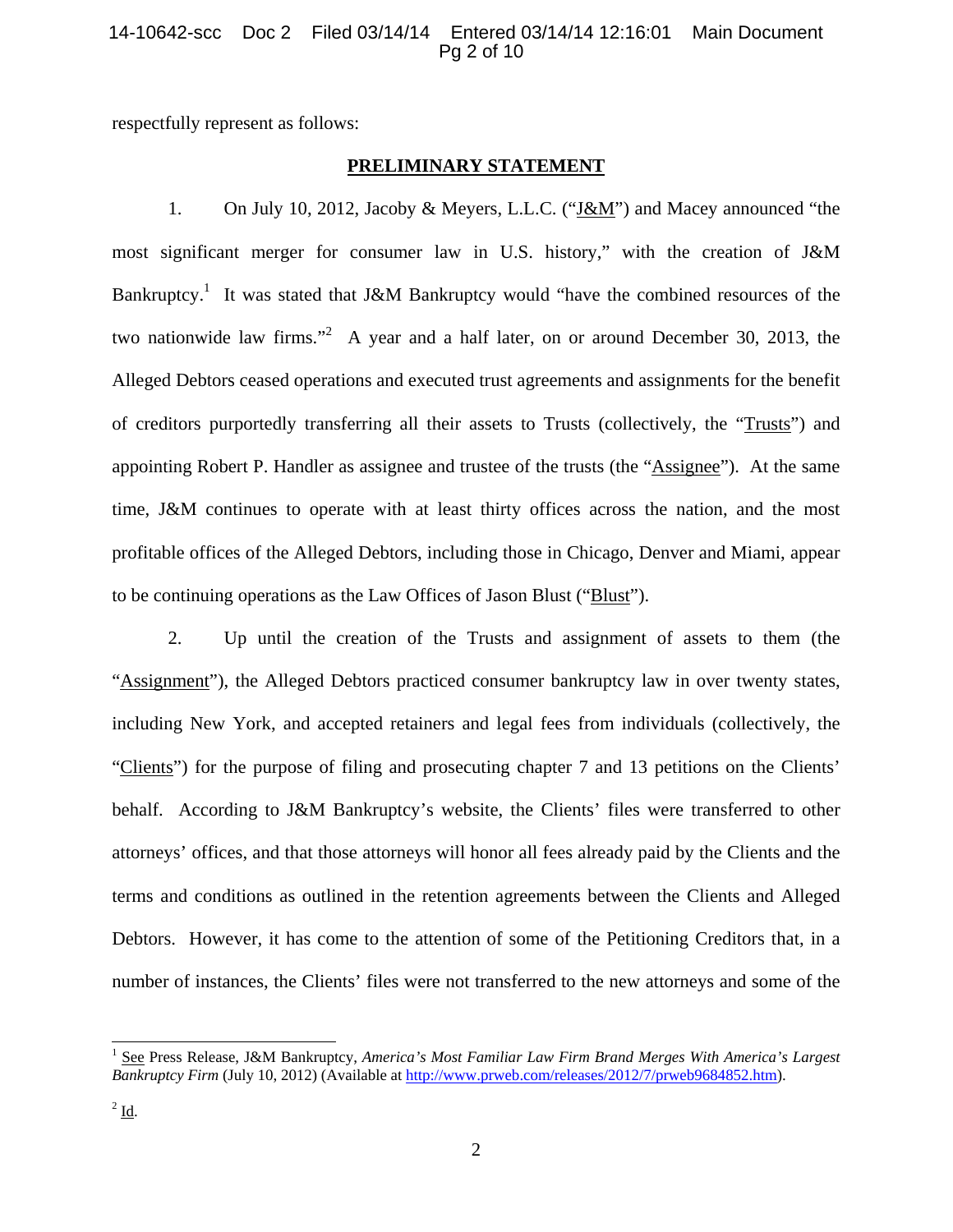### 14-10642-scc Doc 2 Filed 03/14/14 Entered 03/14/14 12:16:01 Main Document Pg 3 of 10

new attorneys have had significant difficulty obtaining any information regarding the Clients from the Alleged Debtors. The Petitioning Creditors are informed and believe that many Clients may be totally ignorant of what has happened,<sup>3</sup> and quite possibly have no understanding of their rights and remedies with regards to fees that they may have paid but were not earned by the Alleged Debtors. Moreover, based on information from some of the Petitioning Creditors, it appears that the computer server that contains the Clients' confidential information has not been safeguarded by the Assignee, and is actually in the possession of Blust. The Petitioning Creditors have significant concerns regarding the protection of the Clients, all of whom are believed to be consumers and laypeople in financial distress.

3. In addition to the issues regarding the treatment of the Clients, there are numerous issues surrounding the Assignments. Among many others, the Assignee, who was given his position by the Alleged Debtors, does not appear to have any interest in investigating the Alleged Debtors' financial affairs or the conduct of the Alleged Debtors' management. The Assignee has communicated that the Alleged Debtors' assets appear to be limited to contingency fees receivable, and furniture and equipment. The Assignee does not appear willing or able to provide the transparency and information that would be freely available to the Alleged Debtors' Clients and creditors in a bankruptcy proceeding.

4. For the foregoing reasons and those set forth at length below, the Petitioning Creditors respectfully request that orders for relief under chapter 7 of the Bankruptcy Code be entered against the Alleged Debtors.

<sup>3</sup> The announcement on www.jacobymeyersbankruptcy.com claims that all clients were informed of the transition by "email, regular mail as well as certified mail," but there is no verification that ever occurred and there are reports to the contrary.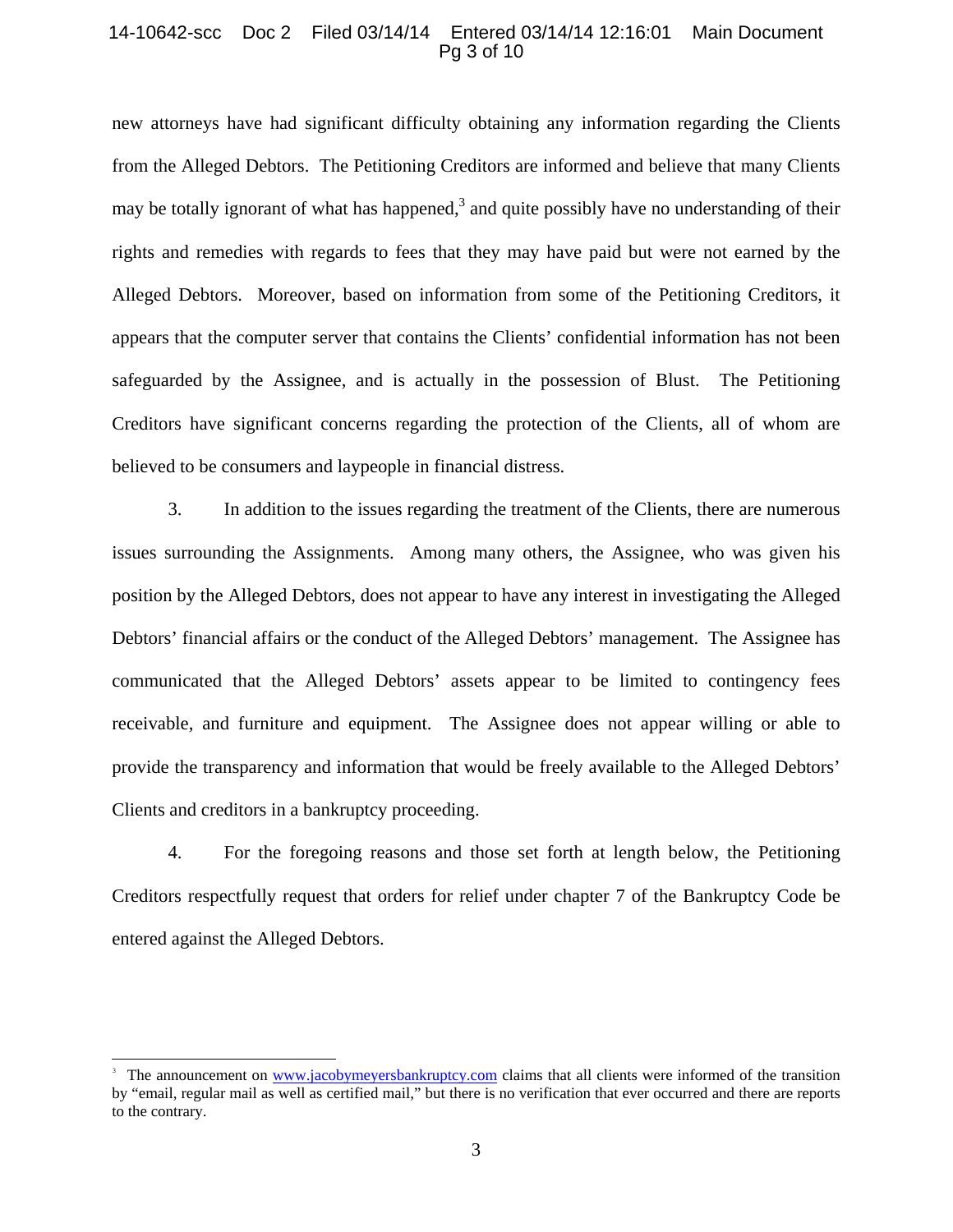#### **JURISDICTION AND VENUE**

5. J&M Bankruptcy is a limited liability partnership formed on or around July 16, 2012 under the laws of the District of Columbia.<sup>4</sup> J&M Bankruptcy's principal executive office is 420 Lexington Avenue, Suite 2132, New York, New York 10170 according to its filing with the New York State Department of State.

6. Macey is a professional corporation formed under the laws of the State of Illinois. Macey's principal executive office is at 233 S. Wacker Drive, # 1550, Chicago, Illinois 60606 according to its filing with the New York State Department of State.

7. The Alleged Debtors are affiliated entities and are registered to do business as foreign entities with the New York State Department of State. Further, both Alleged Debtors appear to have practiced law in the State of New York prior to the Assignment.

8. This Court has jurisdiction over this case by virtue of 28 U.S.C. §§ 157(a) and (b), and 1334(b), and the "Amended Standing Order of Reference" of the United States District Court for the Southern District of New York (Preska, C.J.), dated January 31, 2012.

9. Venue is proper in this district pursuant to 28 U.S.C. § 1408(a) and/or (b) for both Alleged Debtors.

10. The statutory predicate for the relief requested is section 303 of the Bankruptcy Code.

### **INTRODUCTION**

11. On December 30, 2013, the Alleged Debtors created the Trusts and effectuated the Assignments to the Trusts and Assignee.

 4 Petitioning Creditors are informed and believe that JM Bankruptcy is a partnership between Macey Bankruptcy Law Holdings, P.C., on the one hand, and Jacoby & Meyer, LLC on the other hand. Jacoby & Meyers, LLC is an Alabama limited liability company whose members, according to the Alabama Secretary of State website, are John J. Givens and J. K. Givens, each of which appears to be residents of the State of Alabama.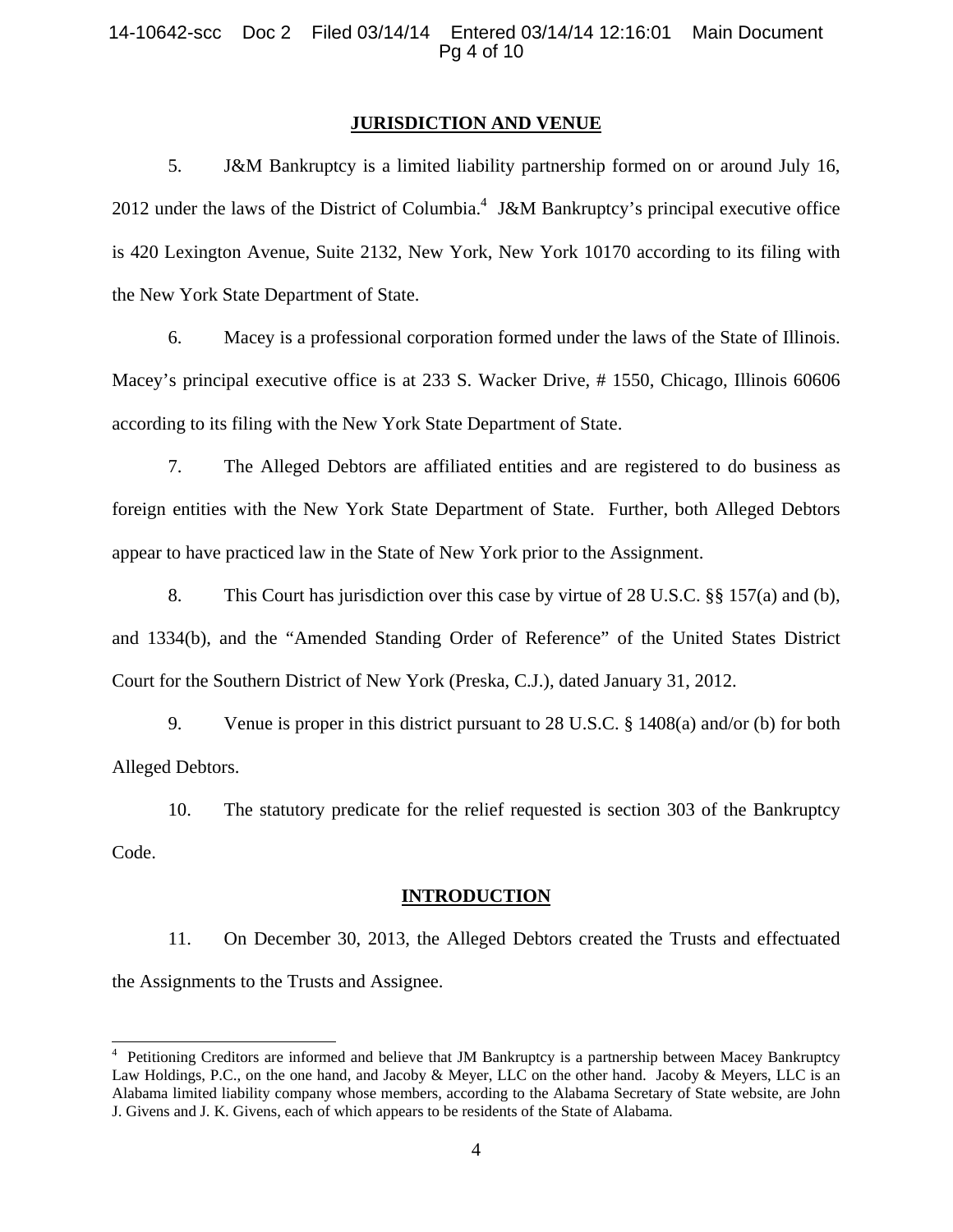### 14-10642-scc Doc 2 Filed 03/14/14 Entered 03/14/14 12:16:01 Main Document Pg 5 of 10

12. On March 13, 2014 (the "Petition Date"), the Petitioning Creditors filed involuntary petitions for relief under chapter 7 of the Bankruptcy Code against each of the Alleged Debtors.

13. To date, no trustee has been appointed in the Alleged Debtors' cases.

14. The Petitioning Creditors have jointly commenced these involuntary bankruptcy cases but have not formed any unofficial committee and have not agreed to work together or employ the undersigned law firm for any purposes other than filing and prosecuting the involuntary petitions to the entry of orders for relief.

#### **BACKGROUND**

15. In July 2012, Macey, then the nation's largest consumer bankruptcy firm, and J&M, the nation's largest consumer law firm, announced their merger under the umbrella of J&M Bankruptcy. In connection with the merger, Thomas Macey, the senior partner of Macey, stated that, "[i]n addition to its offices nationwide, Macey Bankruptcy Law credits its successful growth to its dedication to customer service and commitment to fair and reasonable fees, which are a perfect match with Jacoby & Meyers' corporate philosophy of offering quality services at affordable rates, which it has done for 40 years."<sup>5</sup>

16. Almost contemporaneously with the merger of J&M and Macey, Macey affiliate Legal Helpers Debt Resolution LLC ("LHDR") entered into an agreement with the Illinois Attorney General pursuant to which it agreed to refund \$2.1 million to Illinois consumers following accusations by the Attorney General that the lawyers at LHDR, including Thomas Macey and Jeffrey Aleman, "were a 'front' to collect hefty fees from struggling consumers."<sup>6</sup>

<sup>5</sup> See FN1, *supra*.

<sup>6</sup> Ameet Sachdev, *Chicago Law: Debt-settlement firm to wind down business*, Chicago Tribune, Jul. 27, 2012, available at http://articles.chicagotribune.com/2012-07-27/business/ct-biz-0727-chicago-law--20120727\_1\_debtsettlement-legal-helpers-debt-resolution-debt-settlement-firm. See also July 9, 2012 posting by Lisa Madigan,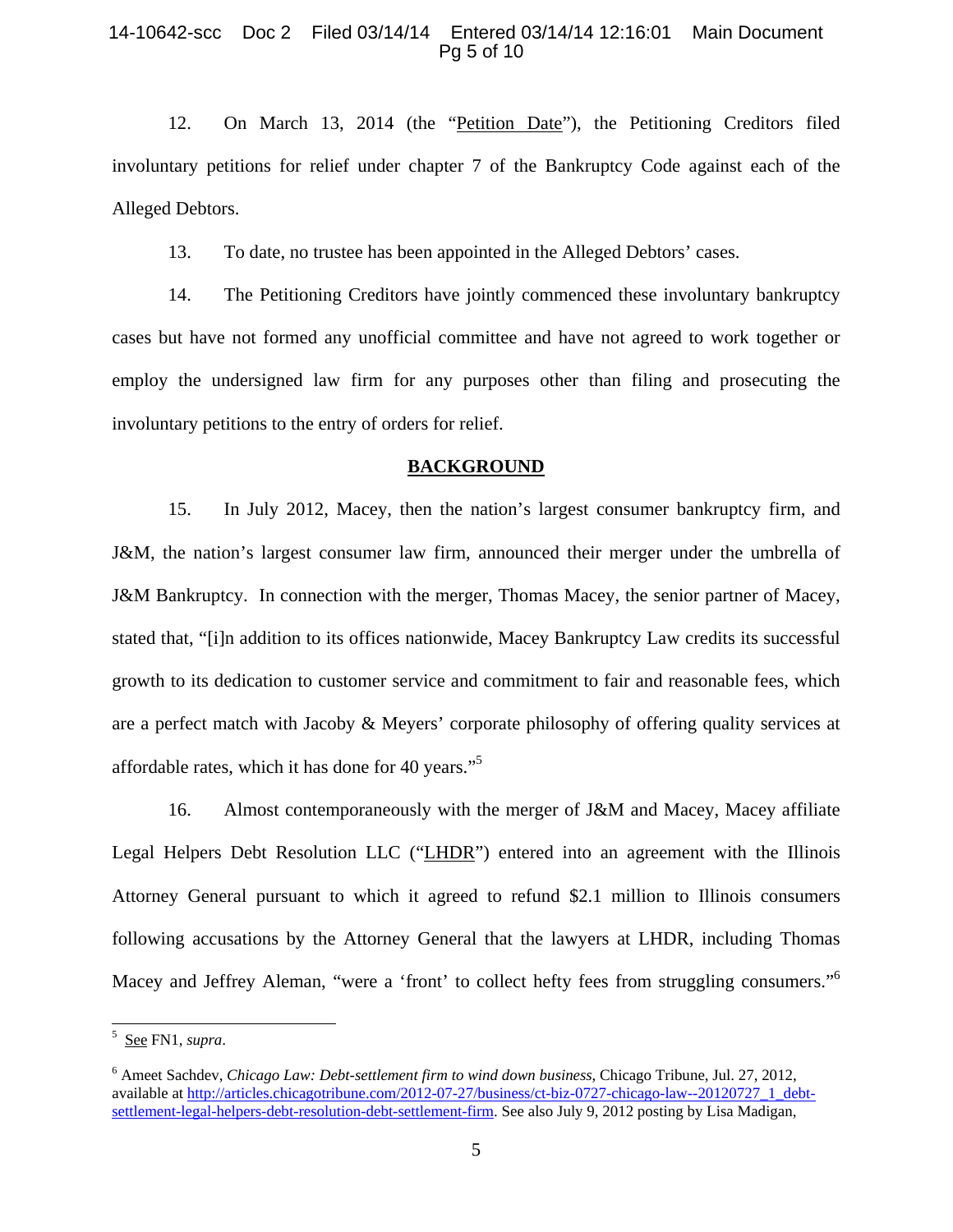## 14-10642-scc Doc 2 Filed 03/14/14 Entered 03/14/14 12:16:01 Main Document Pg 6 of 10

Similar claims were made by numerous other individuals and state governments across the country, most of which have not yet been resolved.<sup>7</sup>

17. On or around December 30, 2013, Thomas Macey executed the Assignment and Trusts documents on behalf of each of the Alleged Debtors.

18. On January 27, 2014, the undersigned counsel sent a letter to the Assignee requesting certain information and documents and proposing case management and information sharing protocol so that all creditors could be kept informed and could have confidence in the integrity of the process, including the creation of a website for disseminating information about the administration of the Trusts. Counsel further sought assurances that the Assignee would investigate and pursue any claims against insiders. To date, the Assignee has not responded at all to that letter or the proposals made therein.

19. At this time, very little is known about the Alleged Debtors' assets and liabilities.

The Assignee has made the following simple statement in connection with a form letter providing notice to potential creditors of the Alleged Debtors:

Based on the financial information provided to the Trustee/Assignee by the Company [the Alleged Debtors], without audit or verification, the Company's assets include the following:

÷,

Illinios Attorney General, at http://illinoisattorneygeneral.gov/pressroom/2012\_07/20120709.html; and 5 on Your Side: Legal Helpers Debt Resolution May 8, 2012 report at http://www.ksdk.com/story/money/2013/10/19/3055283/.

<sup>7</sup> See e.g.: (i) Brent Hunsberger, *Oregon sues Legal Helpers Debt Resolution and Chicago law firm for financially abusing elderly*, The Oregonian, Nov. 28, 2012; (ii) State of Wisconsin v. Legal Helpers Debt Resolution, LLC, et al., Case No. 2013 CX 11 (Circ. Ct. Wis. June 12, 2013); (iii) Press Release by Patrick Morrisey, West Virginia Attorney General: *Attorney General Morrisey Files Suit Against Debt Settlement Business*, Jan. 2, 2014; (iv) Consent Order between Banking Commissioner of the State of Connecticut and Legal Helpers Debt Resolution, LLC, dated March 27, 2013, pursuant to which Legal Helpers will cease and desist in offering debt negotiation service in Connectictu and will refund \$225,000 in fees; (v) Eric Eyre, *Morrisey files suit against debt settlement firm*, The Charleston Gazette, Jan. 2, 2014 (Attorney general in Indiana, Illinois, Rhode Island and Oregon previously filed suits against Legal Helpers); (vi) Isgett v. Legal Helpers Debt Resolution LLC, et al., Case No. 13 cv-00627 (RBH) (D.S.C. March 8, 2013); (vii) Guidotti v. Legal Helpers Debt Resolution, L.L.C., et al., Case No. 11-01219 (JBS-KMW) (D.N.J. March 4, 2011); (viii) Baxter v. Legal Helpers Debt Resolution, LLC, et al., Case No. 11-cv-01050 (KHV-JPO) (D.K.S. Feb. 18, 2011); (ix) Harrison v. Legal Helpers Debt Resolution, LLC, et al., Case No. 12-cv-02145 (ADM-TNL) (D.M.N. Aug. 30, 2012); and (x) Stewart v. Legal Helpers Debt Resolution, LLC, et al., Case No. 11-cv-00026 (MR-DLH) (W.D.N.C. Jul. 11, 2011).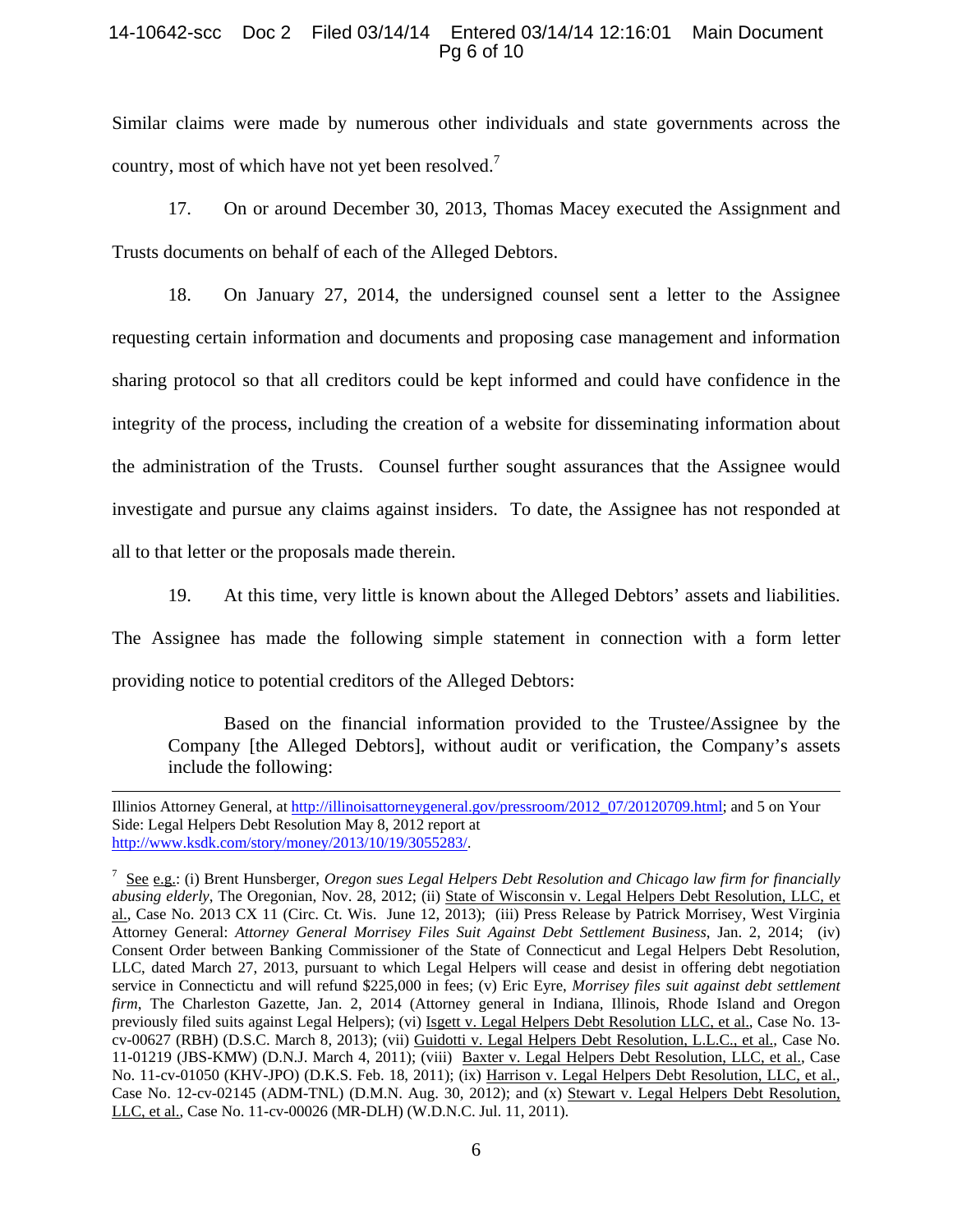## 14-10642-scc Doc 2 Filed 03/14/14 Entered 03/14/14 12:16:01 Main Document Pg 7 of 10

- 1. Contingency fees receivable and
- 2. Office furniture and equipment, desktop computers and peripheral equipment.

20. The Assignee has generally refused to provide any information regarding the identity of the Alleged Debtors' creditors. However, in a letter from the Assignee's counsel to one of the Petitioning Creditors, counsel explained the Assignee's position with respect to a certain alleged secured debt of the Alleged Debtors as follows:

Other than CIT Finance which has a lien on a copy machine, the only secured creditor shown [on the UCC search] is Tom's LLC. The Assignee/Trustee has reviewed the notes [November 28, 2012 for \$375,000 and February 7, 2013 for \$250,000] and security agreements of the same dates and has verified that funds in the amount of the notes were advanced into the Companies' account when the notes were made. As such, the secured debt appears valid.

21. What the Assignee's counsel failed to say is remarkable. After a brief investigation by the Petitioning Creditors, it appears that "Tom's LLC," an entity that the Petitioning Creditors are unable to verify even exists, lists an address on its financing statements of 100 S. Pointe Drive, Apt. 2801, Miami Beach, Florida 33139. A review of the deed record for that property reveals that it is owned by Thomas Macey, the managing partner/member of the Alleged Debtors, and was purchased by him in or around December 2011 for \$1.75 million. The Petitioning Creditors believe that an insider alleged secured claim warrants far more scrutiny than the Assignee appears willing to give.

22. The Petitioning Creditors also understand that Clients that fully paid the Alleged Debtors for representation in their bankruptcy cases have appeared at meetings of creditors unrepresented by counsel. Moreover, certain of the attorneys designated to take over various Clients' files have been unable to obtain the identity and contact information for the Clients, information regarding how much those Clients had paid to the Alleged Debtors, or the legal work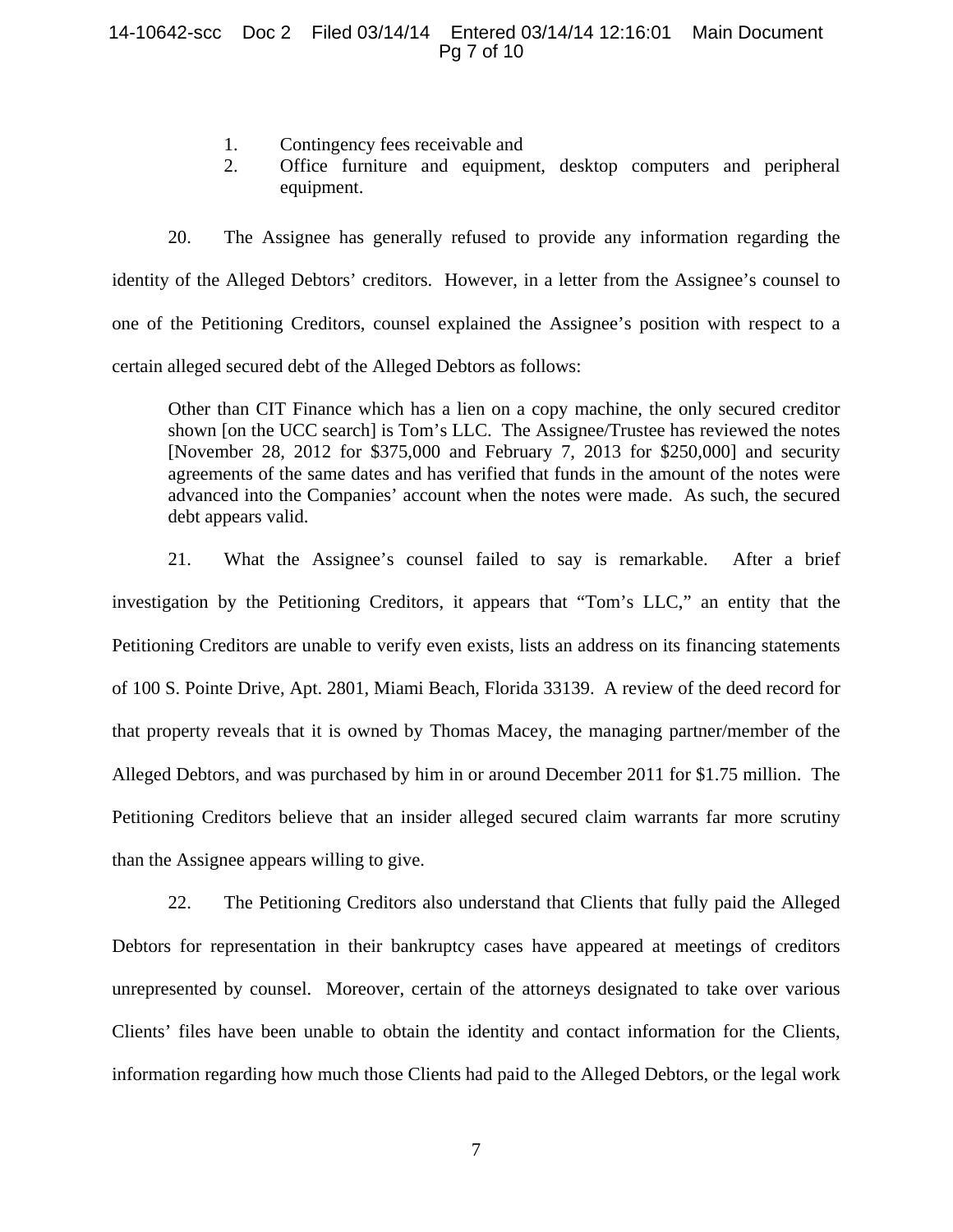### 14-10642-scc Doc 2 Filed 03/14/14 Entered 03/14/14 12:16:01 Main Document Pg 8 of 10

already performed. In addition, the Alleged Debtors' computer server that contains Clients' confidential information, e-mails, and other essential books and records, does not appear to have been turned over to the Assignee and is believed to be in the possession of Blust.

23. It is clear that the Alleged Debtors' liquidation must be done by an independent bankruptcy trustee in a transparent proceeding under the sound supervision of this Court. The Alleged Debtors' Clients and creditors deserve more and have absolutely no protection in connection with the Assignments. To date, Clients and creditors have absolutely no assurances that the Assignee is going to do the investigation that is warranted here, or pursue any claims against insiders if discovered.

#### **RELIEF REQUESTED**

24. Section 303 of the Bankruptcy Code authorizes the commencement of an involuntary case against a corporation by "three or more entities, each of which is either a holder of a claim against [the alleged debtor] that is not contingent as to liability or the subject of a bona fide dispute as to liability or amount, . . . if such noncontingent, undisputed claims aggregate at least \$15,325...."

25. Macey is a corporation for purposes of section 303 as that term is defined under section  $101(9)(A)(i)$  and J&M Bankruptcy is a corporation as that term is defined under section  $101(9)(A)(ii)$ .

26. Each of the Petitioning Creditors has a noncontingent, undisputed claim and the Petitioning Creditors' claims aggregate more than \$15,325. Notwithstanding the foregoing, two of the six Petitioning Creditors, the Law Offices Andrew Magdy, LLC<sup>8</sup>, the Law Offices of

<sup>&</sup>lt;sup>8</sup> The Law Offices of Andrew Magdy, LLC ("Magdy") entered into an agreement J&M Bankruptcy, dated on or around August 21, 2013, pursuant to which Magdy was to take over J&M's offices and consumer bankruptcy practice in St. Louis, Missouri and surrounding geographic area (the "Magdy Agreement"). The basic terms of the Magdy Agreement provided that Magdy would honor all retention agreements between J&M Bankruptcy Clients in Magdy's geographic area and any prepaid legal fees paid to J&M Bankruptcy by the Clients ("Client Retainers"),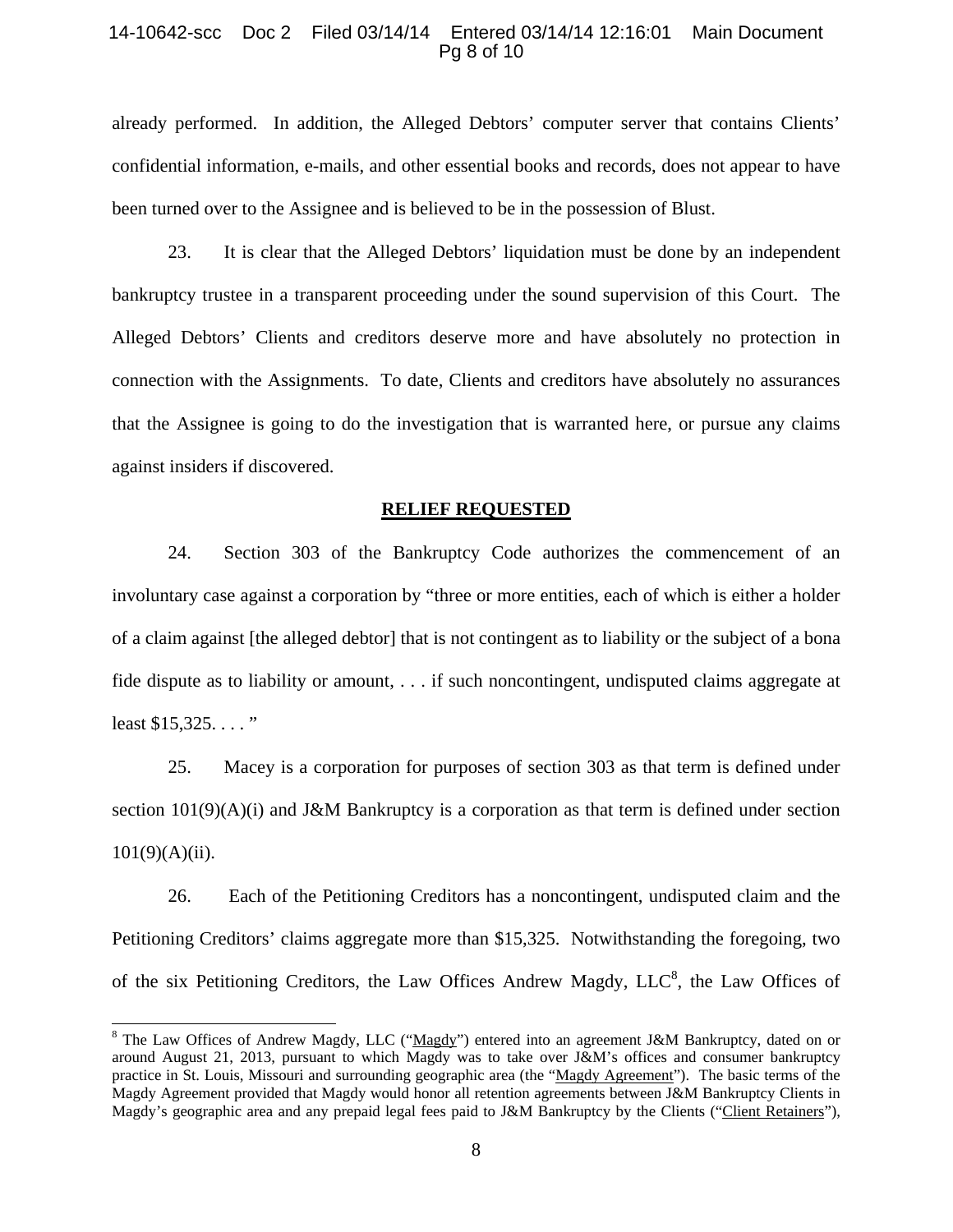### 14-10642-scc Doc 2 Filed 03/14/14 Entered 03/14/14 12:16:01 Main Document Pg 9 of 10

Steven Long,  $LLC<sup>9</sup>$ , have claims that arise out of contracts between them and the Alleged Debtors pursuant to which their respective law firms were to take over the Alleged Debtors' practices in certain locations and to honor any fees paid by certain Clients to the Alleged Debtors. Those two Petitioning Creditors are unable to fully liquidate their entire claims because they do not yet have information regarding the Clients from the Alleged Debtors. Regardless, at least some portions of Magdy's and Long's claims are liquidated and noncontingent, and in any event, there are four additional Petitioning Creditors whose claims are entirely liquidated, noncontingent and not subject to any bona fide dispute.

27. The Alleged Debtors are not paying their debts as they come due, including the debts due to the Petitioning Creditors.

28. Within 120 days before the Petition Date, the Assignee was appointed by the

Alleged Debtors and took possession of substantially all of the assets of the Alleged Debtors.

29. For all the foregoing reasons, the Petitioning Creditors respectfully submit that

there is ample cause for the entry of orders for relief against the Alleged Debtors under chapter 7

and prepaid expenses paid by the Clients ("Prepaid Expenses"). In exchange, J&M Bankruptcy was obligated to advise the Clients of the change and provide Magdy with the identity of the Clients and all legal work performed to date (the "J&M Obligations"). Due to J&M Bankruptcy's liquidation four months after entering into the Magdy Agreement, the J&M Obligations were never fulfilled. At the same time, Magdy has been and continues to perform under the Magdy Agreement and to honor all Client Retainers and Prepaid Expenses. Magdy estimates that his total costs related to honoring Client Retainers and Prepaid Expenses is approximately \$365,000, although part of that claim is unliquidated. Thus far, Magdy has determined that 249 J&M Bankruptcy Clients paid \$219,502 in Client Retainers and \$48,424 in Client Expenses that have been or will have to be honored by Magdy. Magdy is in the process of reviewing another approximately eighty (80) files, in order to determine what Client Retainers and Prepaid Expenses were already paid to J&M Bankruptcy by those clients. Magdy believes in good faith that the remaining Clients will have another approximately \$90,000 in Client Retainers and Prepaid Expenses. Thus far, Magdy has filed in excess of 75 bankruptcy petitions of assumed J&M Bankruptcy clients of which those Clients had paid \$70,307.85 in Client Retainers and Prepaid Expenses, all of which were honored by Magdy. At the same time, Magdy has lost business opportunities and incurred significant costs due to J&M Bankruptcy's failure to provide him with the electronic files and Client identities as required. Magdy estimates in good faith that he has been damaged in excess of \$50,000 as a result of J&M Bankruptcy failure to perform the J&M Obligations.

<sup>9</sup> The Law Offices of Steven Long, LLC ("Long") entered into an agreement J&M Bankruptcy substantially similar to Magdy's, but covering Kansas City and the surrounding geographic area (the "Long Agreement"). Long has been and continues to perform under the Long Agreement and to honor all Client Retainers and Prepaid Expenses. Long has lost business opportunities and incurred significant costs due to J&M Bankruptcy's failure to timely provide him with the electronic files and Client identities as required. Long estimates in good faith that he has been damaged in excess of \$50,000 as a result of J&M Bankruptcy failure to perform the J&M Obligations.